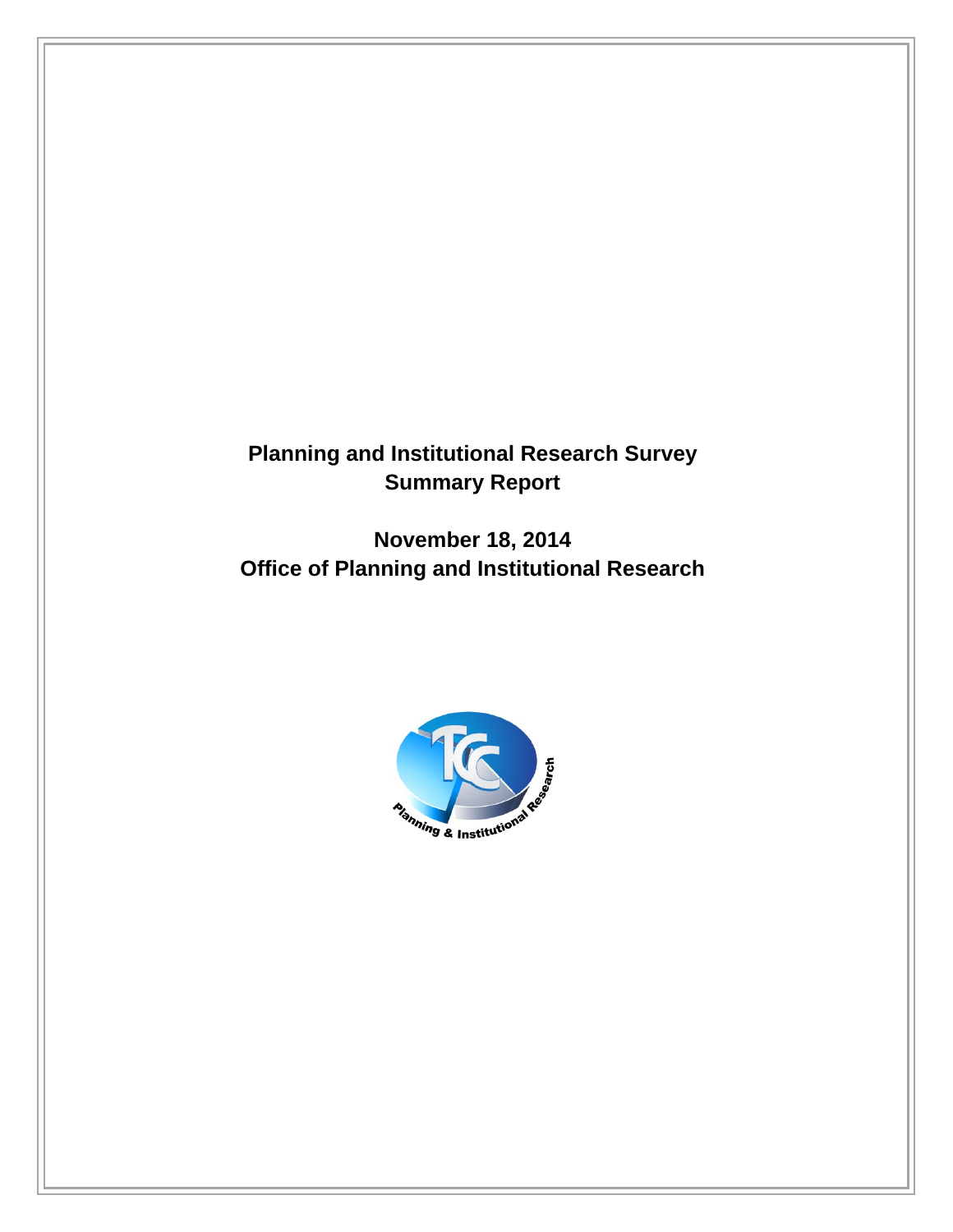#### Planning and Institutional Research Department Annual Survey 2014 Report

Executive Summary:

- The survey response rate is 34%. Surveys were sent via Qualtrics to 969 full-time employees with 333 responses submitted
- 71% of respondents were staff and 29% were faculty
- 36% of respondents manage a TCC budget
- 38% supervise employees
- 55% had contact with the Planning and Institutional Research office within the past year
- 89% either Strongly Agree (49.4%) or Agree (39.1%) that they are satisfied with the services provided
- 87% either Strongly Agree (38.7%) or Agree (47.9%) that they are satisfied with the department's website
- 60% either Strongly Agree (11.8%) or Agree (46.1%) that they feel comfortable with interpreting and using institutional data
- 51% either Strongly Agree (10.5%) or Agree (40.7%) that they have a good understanding of TCC's institutional data
- 51% either Strongly Agree (15.4%) or Agree (36.4%) that they use institutional data to assist in job duties
- 35% of respondents indicated they know who their professional author is for their area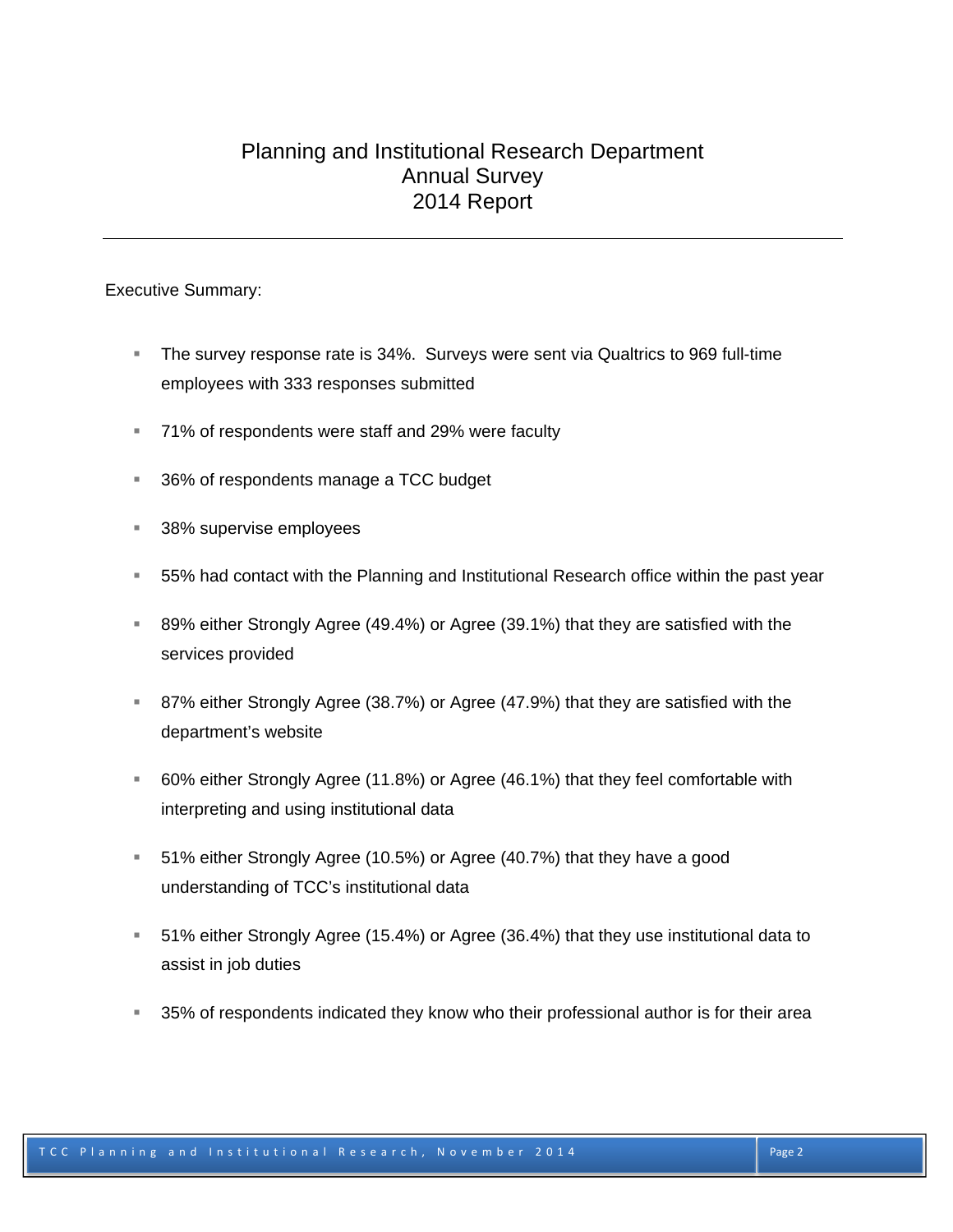## **Please indicate your primary employee status (select one)**

| <b>Answer</b>                     | <b>Bar</b> | Response | $\%$    |
|-----------------------------------|------------|----------|---------|
| Staff (all non-faculty employees) |            | 235      | 70.57%  |
| Faculty                           |            | 98       | 29.43%  |
| Total                             |            | 333      | 100.00% |

#### **Do you manage a TCC budget?**

| <b>Answer</b> | <b>Bar</b> | Response | $\%$    |
|---------------|------------|----------|---------|
| Yes           |            | 119      | 35.84%  |
| No            |            | 213      | 64.16%  |
| Total         |            | 332      | 100.00% |

## **Do you supervise TCC employees?**

| <b>Answer</b> | <b>Bar</b> | Response | $\%$    |
|---------------|------------|----------|---------|
| Yes           |            | 127      | 38.37%  |
| No            |            | 204      | 61.63%  |
| Total         |            | 331      | 100.00% |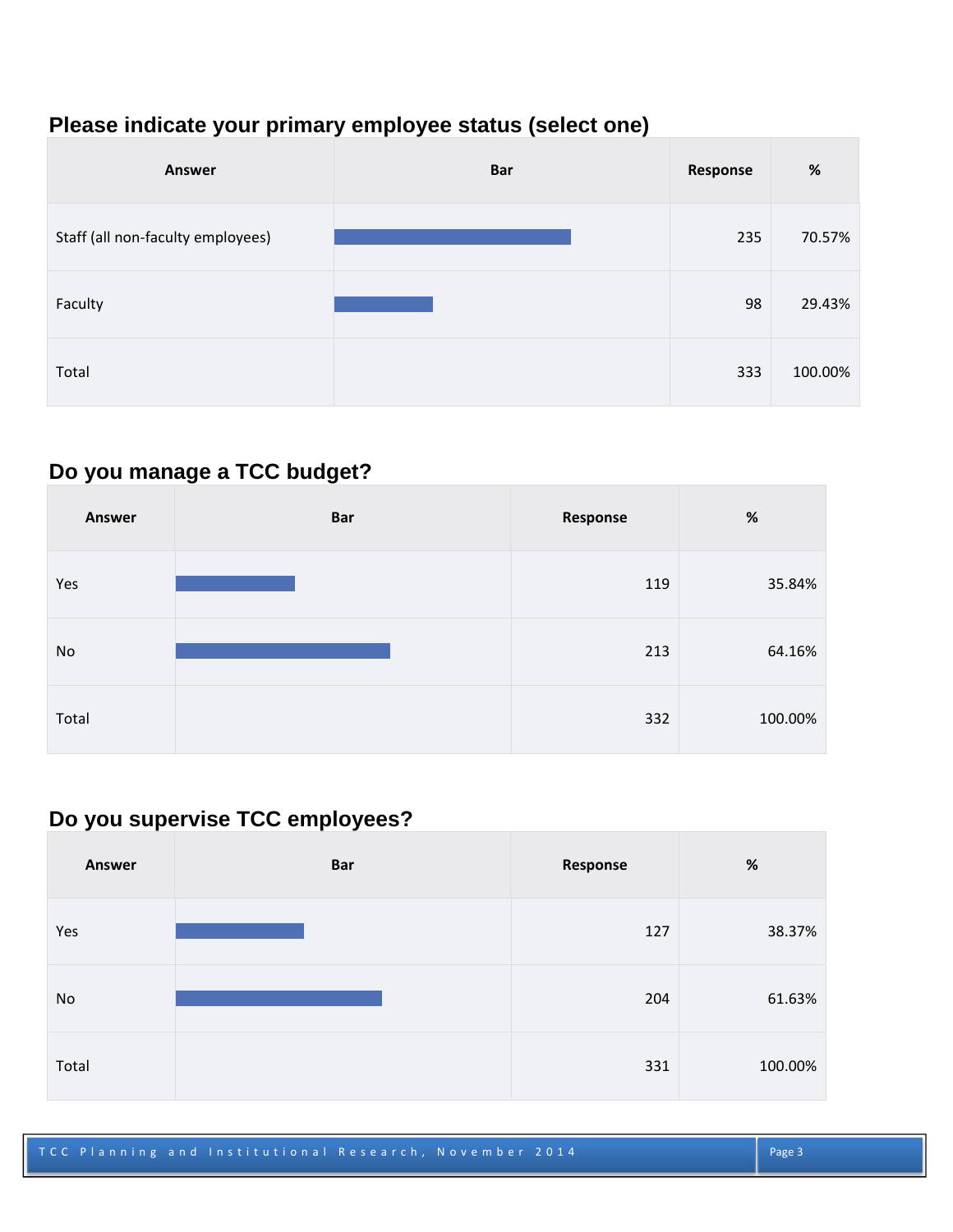#### **Have you had any contact with the Planning and Institutional Research office within the past year (called, e-mailed, submitted a service request, or visited website)?**

| Answer | <b>Bar</b> | Response | $\%$    |
|--------|------------|----------|---------|
| Yes    |            | 182      | 54.82%  |
| No     |            | 150      | 45.18%  |
| Total  |            | 332      | 100.00% |

#### **My contact with the Planning and Institutional Research (P&IR) office includes the following: (please select all that apply)**

| Answer                                              | <b>Bar</b> | Response | %       |
|-----------------------------------------------------|------------|----------|---------|
| Submitted a service request within the<br>past year |            | 92       | 52.27%  |
| Visited the P&IR website at<br>www.tulsacc.edu/pir  |            | 120      | 68.18%  |
| Called the P&IR office for assistance               |            | 90       | 51.14%  |
| Received support or assistance on using<br>Cognos   |            | 55       | 31.25%  |
| Total                                               |            | 357      | 100.00% |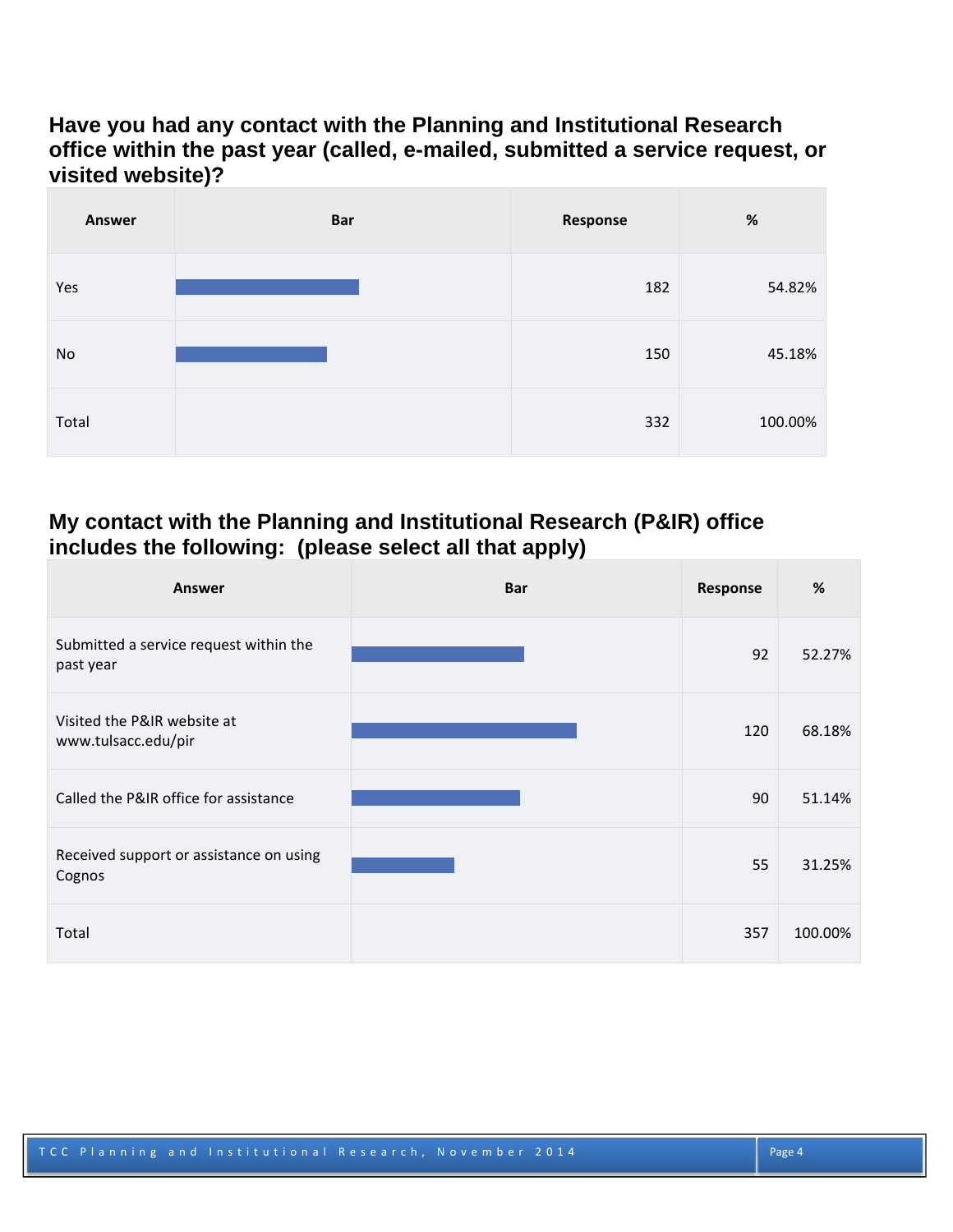## **Overall, I am satisfied with the P&IR services provided to me**

| $\pmb{\sharp}$ | Answer                     | <b>Bar</b> | Response       | $\%$    |
|----------------|----------------------------|------------|----------------|---------|
| $\mathbf{1}$   | <b>Strongly Agree</b>      |            | 86             | 49.43%  |
| $\overline{2}$ | Agree                      |            | 68             | 39.08%  |
| $\mathbf{3}$   | Neither Agree nor Disagree |            | 17             | 9.77%   |
| 4              | Disagree                   |            | $1\,$          | 0.57%   |
| 5              | <b>Strongly Disagree</b>   |            | $\overline{2}$ | 1.15%   |
|                | Total                      |            | 174            | 100.00% |

| Min<br>Value | <b>Max</b><br>Value | <b>Average Value</b> | Variance | <b>Standard Deviation</b> | <b>Total Responses</b> | <b>Total Respondents</b> |
|--------------|---------------------|----------------------|----------|---------------------------|------------------------|--------------------------|
|              |                     | 4.35                 | 0.60     | 0.77                      | 174                    | 174                      |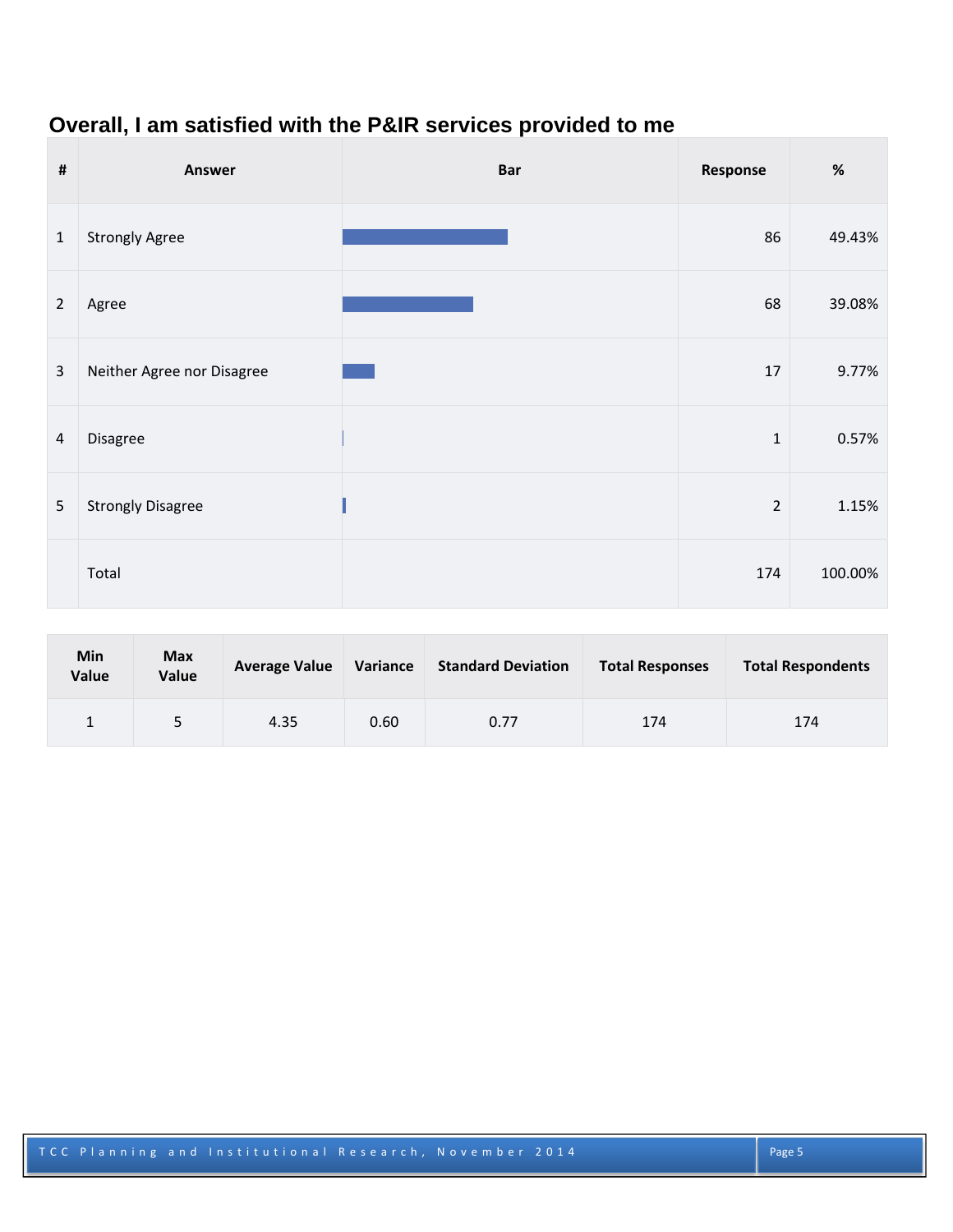## **I am satisfied with the results from my submitted service request(s)**

| $\pmb{\sharp}$ | Answer                     | <b>Bar</b> | Response       | $\%$    |
|----------------|----------------------------|------------|----------------|---------|
| $\mathbf{1}$   | <b>Strongly Agree</b>      |            | 44             | 48.89%  |
| $\overline{2}$ | Agree                      |            | 36             | 40.00%  |
| $\overline{3}$ | Neither Agree nor Disagree |            | $\overline{4}$ | 4.44%   |
| 4              | Disagree                   |            | 5              | 5.56%   |
| 5              | <b>Strongly Disagree</b>   |            | $\mathbf{1}$   | 1.11%   |
|                | Total                      |            | 90             | 100.00% |

| <b>Min</b><br>Value | <b>Max</b><br>Value | <b>Average Value</b> | Variance | <b>Standard Deviation</b> | <b>Total Responses</b> | <b>Total Respondents</b> |
|---------------------|---------------------|----------------------|----------|---------------------------|------------------------|--------------------------|
|                     |                     | 4.30                 | 0.77     | 0.88                      | 90                     | 90                       |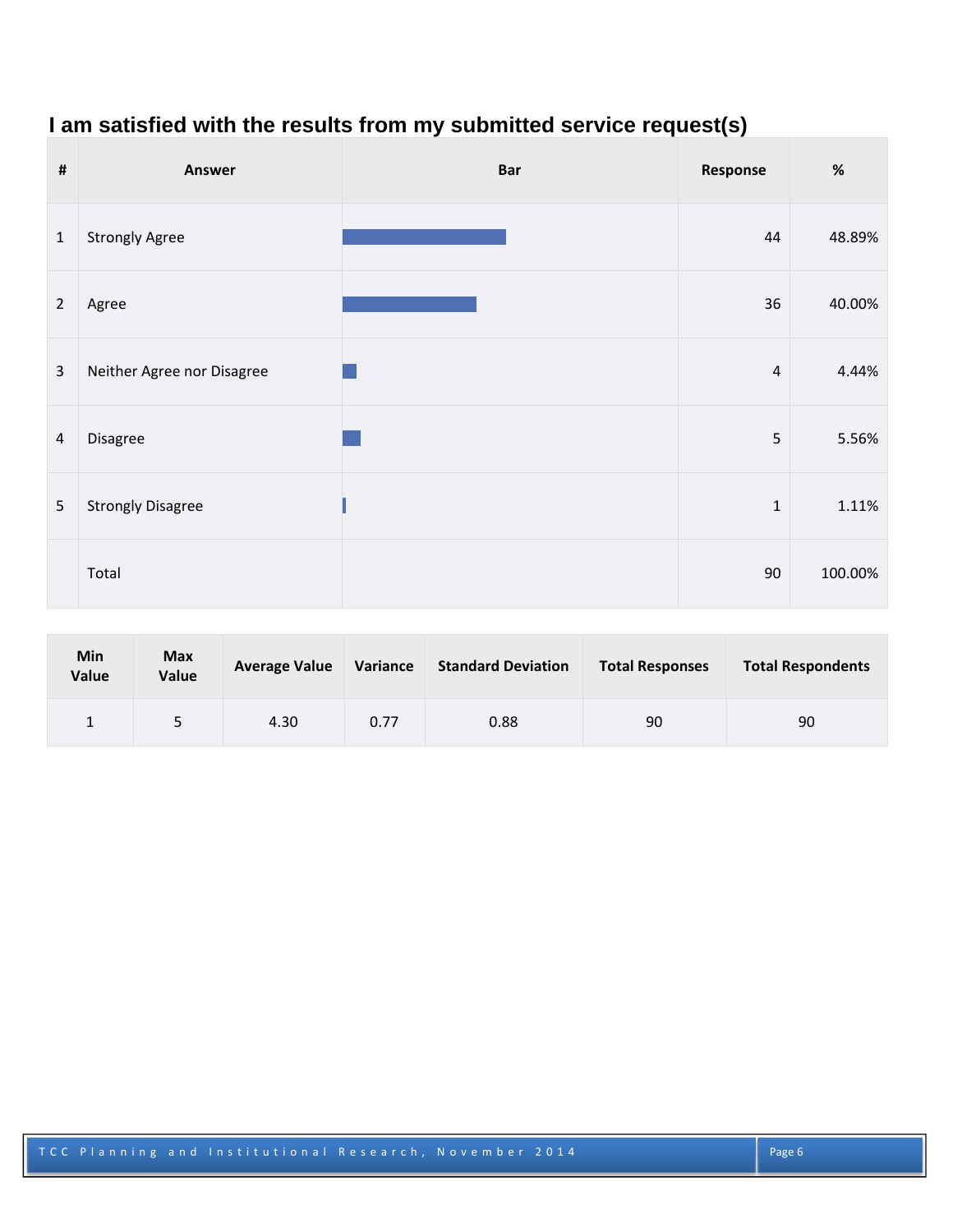## **I am satisfied with the P&IR service request process**

| $\pmb{\sharp}$ | Answer                     | <b>Bar</b> | Response | $\%$    |
|----------------|----------------------------|------------|----------|---------|
| $\mathbf{1}$   | <b>Strongly Agree</b>      |            | 38       | 42.22%  |
| $\overline{2}$ | Agree                      |            | 36       | 40.00%  |
| $\overline{3}$ | Neither Agree nor Disagree |            | 10       | 11.11%  |
| $\overline{a}$ | Disagree                   |            | 5        | 5.56%   |
| 5              | <b>Strongly Disagree</b>   |            | $1\,$    | 1.11%   |
|                | Total                      |            | 90       | 100.00% |

| <b>Min</b><br>Value | <b>Max</b><br>Value | <b>Average Value</b> | Variance | <b>Standard Deviation</b> | <b>Total Responses</b> | <b>Total Respondents</b> |
|---------------------|---------------------|----------------------|----------|---------------------------|------------------------|--------------------------|
|                     | 5                   | 4.17                 | 0.84     | 0.91                      | 90                     | 90                       |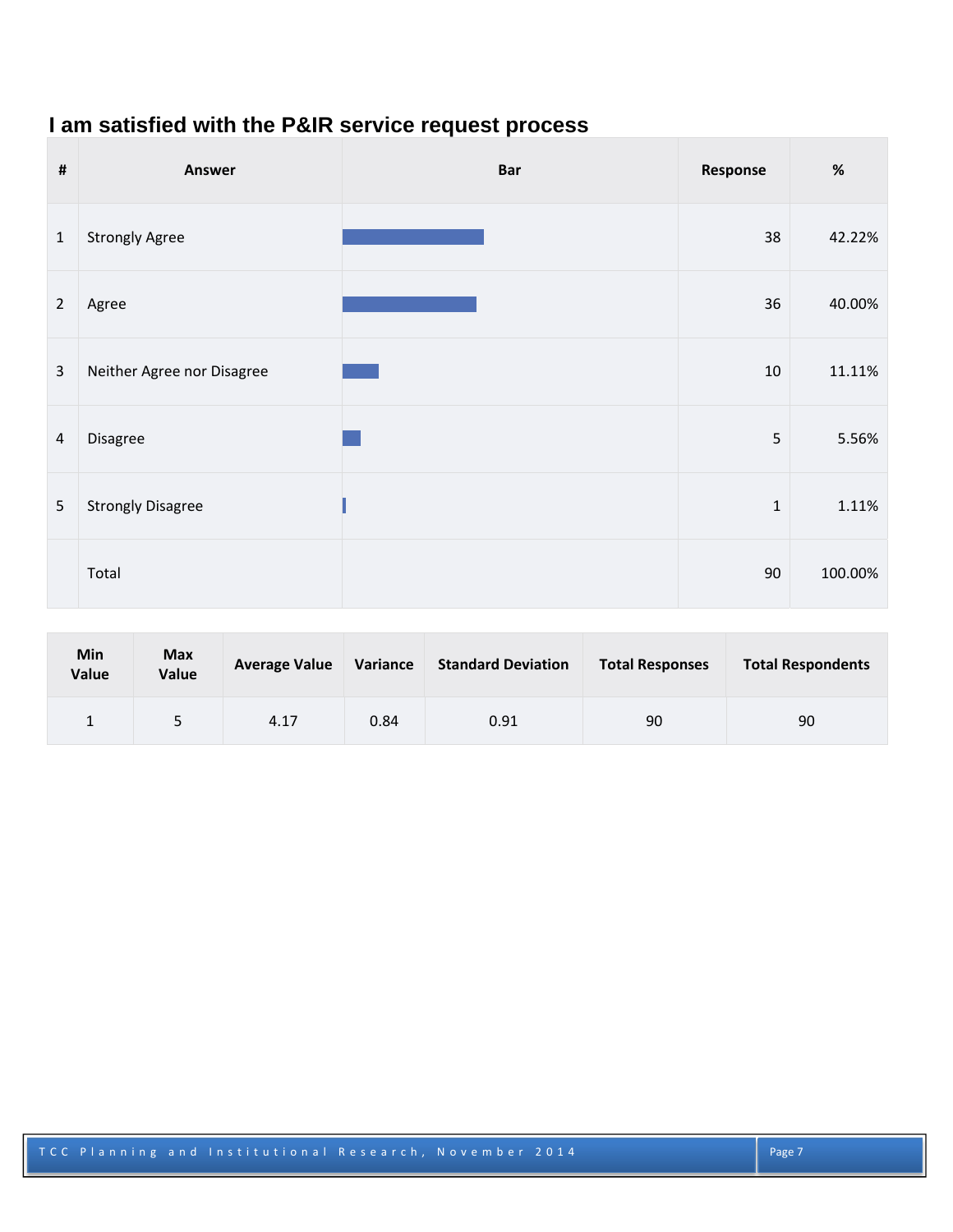# **I am satisfied with the assistance I received when I called the P&IR office**

| $\pmb{\#}$     | Answer                     | <b>Bar</b> | Response       | $\%$    |
|----------------|----------------------------|------------|----------------|---------|
| $\mathbf{1}$   | <b>Strongly Agree</b>      |            | 58             | 64.44%  |
| $\overline{2}$ | Agree                      |            | 23             | 25.56%  |
| $\overline{3}$ | Neither Agree nor Disagree |            | 6              | 6.67%   |
| $\overline{a}$ | Disagree                   |            | $\overline{2}$ | 2.22%   |
| 5              | <b>Strongly Disagree</b>   |            | $\mathbf 1$    | 1.11%   |
|                | Total                      |            | 90             | 100.00% |

| Min<br>Value | <b>Max</b><br><b>Value</b> | <b>Average Value</b> | Variance | <b>Standard Deviation</b> | <b>Total Responses</b> | <b>Total Respondents</b> |
|--------------|----------------------------|----------------------|----------|---------------------------|------------------------|--------------------------|
|              |                            | 4.50                 | 0.66     | 0.81                      | 90                     | 90                       |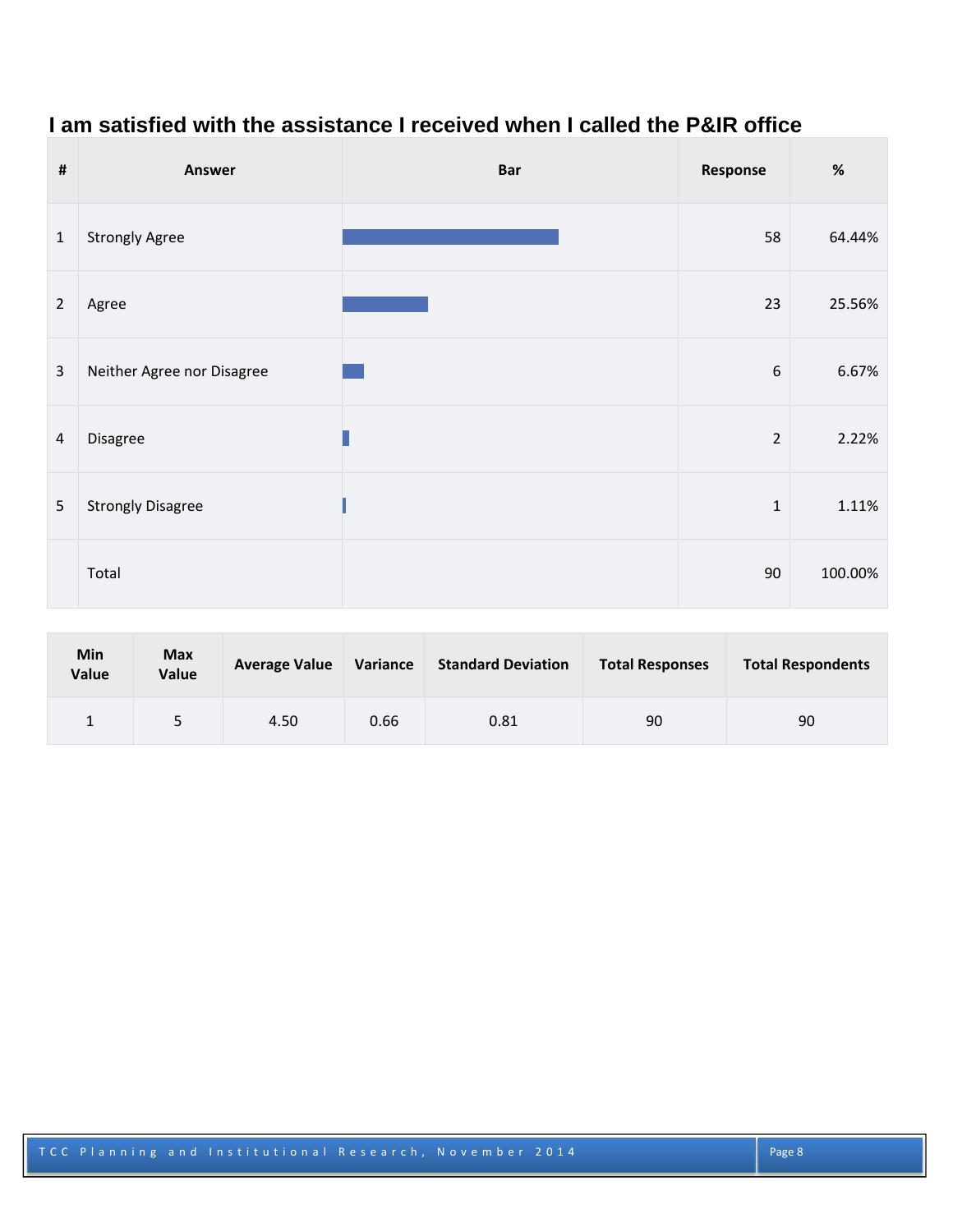## **I am satisfied with the support or assistance I received regarding Cognos**

| $\pmb{\sharp}$ | <b>Answer</b>              | <b>Bar</b> | Response         | $\%$    |
|----------------|----------------------------|------------|------------------|---------|
| $\mathbf{1}$   | <b>Strongly Agree</b>      |            | 32               | 58.18%  |
| $\overline{2}$ | Agree                      |            | 16               | 29.09%  |
| $\overline{3}$ | Neither Agree nor Disagree |            | $\boldsymbol{6}$ | 10.91%  |
| $\overline{a}$ | Disagree                   |            | $\mathbf 1$      | 1.82%   |
| 5              | <b>Strongly Disagree</b>   |            | $\pmb{0}$        | 0.00%   |
|                | Total                      |            | 55               | 100.00% |

| <b>Min</b><br>Value | <b>Max</b><br>Value | <b>Average Value</b> | Variance | <b>Standard Deviation</b> | <b>Total Responses</b> | <b>Total Respondents</b> |
|---------------------|---------------------|----------------------|----------|---------------------------|------------------------|--------------------------|
|                     |                     | 4.44                 | 0.58     | 0.76                      | 55                     | 55                       |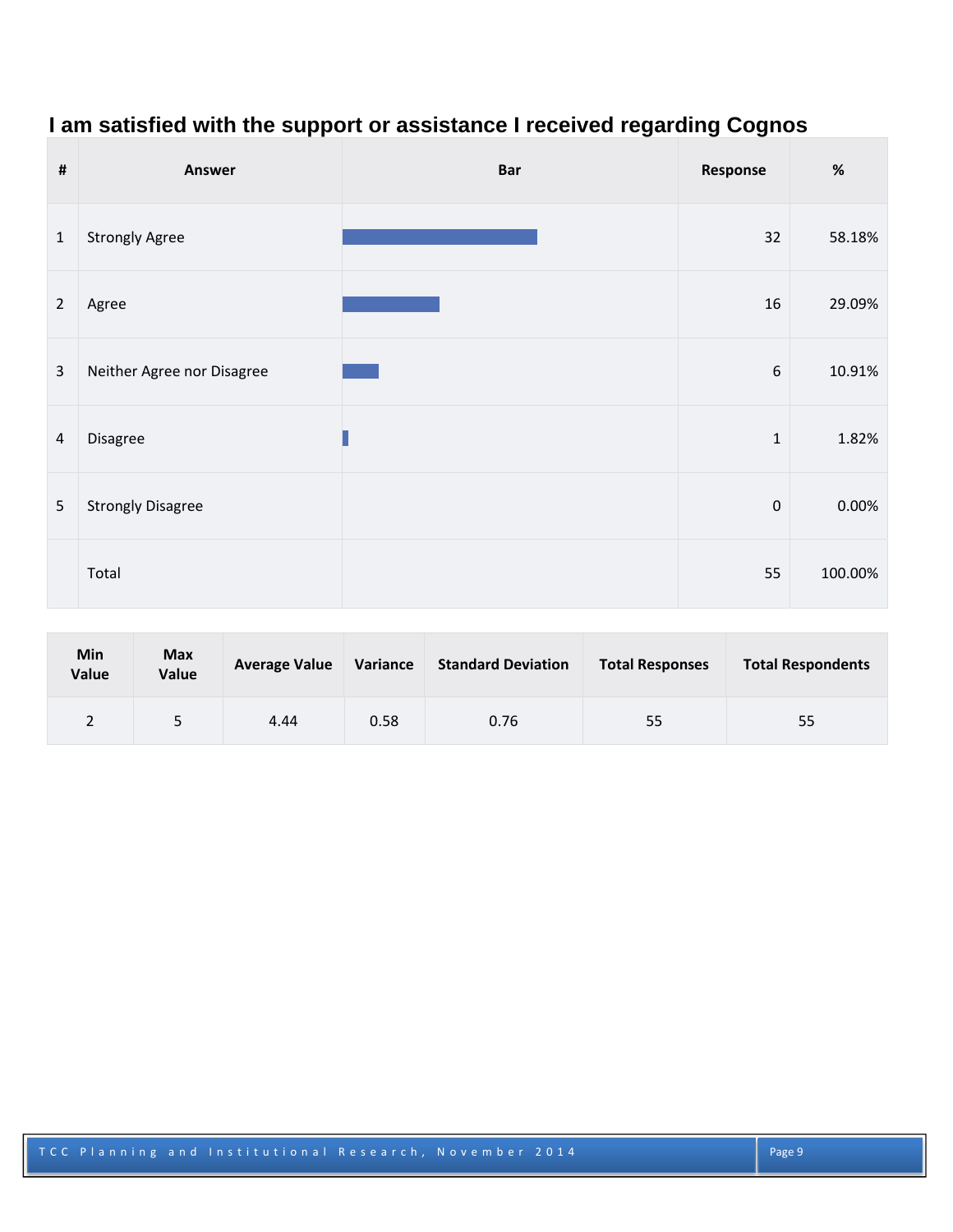#### **I am satisfied with the P&IR website**

| $\pmb{\sharp}$ | Answer                     | <b>Bar</b> | Response         | $\%$    |
|----------------|----------------------------|------------|------------------|---------|
| $\mathbf{1}$   | <b>Strongly Agree</b>      |            | 46               | 38.66%  |
| $\overline{2}$ | Agree                      |            | 57               | 47.90%  |
| $\overline{3}$ | Neither Agree nor Disagree |            | 12               | 10.08%  |
| 4              | Disagree                   |            | $\overline{4}$   | 3.36%   |
| 5              | <b>Strongly Disagree</b>   |            | $\boldsymbol{0}$ | 0.00%   |
|                | Total                      |            | 119              | 100.00% |

| <b>Min</b><br>Value | <b>Max</b><br><b>Value</b> | <b>Average Value</b> | Variance | <b>Standard Deviation</b> | <b>Total Responses</b> | <b>Total Respondents</b> |
|---------------------|----------------------------|----------------------|----------|---------------------------|------------------------|--------------------------|
|                     | 5                          | 4.22                 | 0.58     | 0.76                      | 119                    | 119                      |